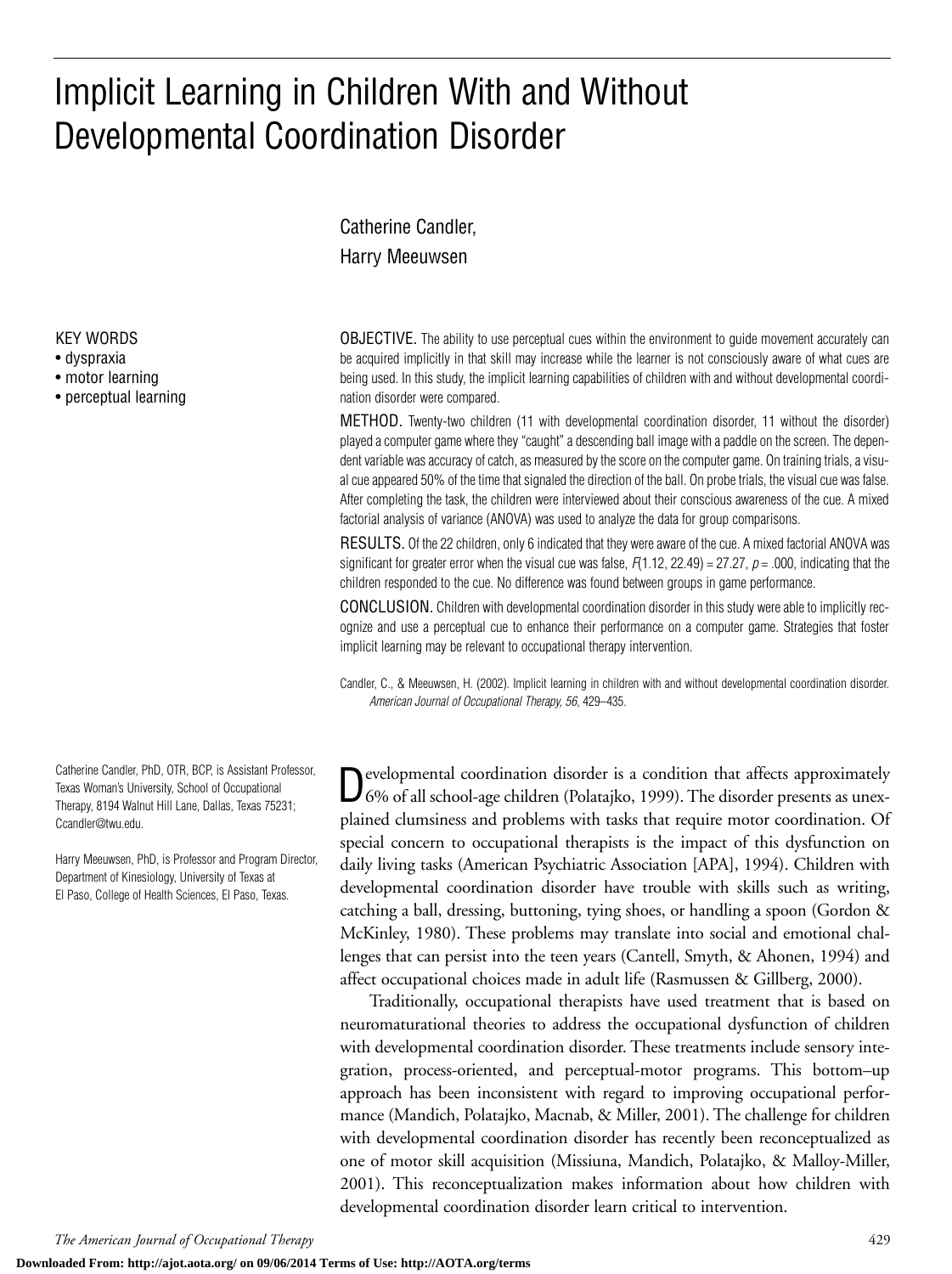One crucial concept about motor skill acquisition is that a relationship must be forged between the learner and the task environment. Theories of motor learning that are based on the ecological approach forwarded by Gibson (1969) propose that certain aspects of the task environment are more important than others (Gentile, 1998). For example, an important perceptual cue to catching a ball is the angle of its descent. Children learn what the relevance of this cue is as they play catch. As the child gains experience in catching, finer discriminations of angles that signal good versus difficult catches are learned (Lefebvre & Reid, 1998).

Although perceptual discrimination in motor learning presents as a very complex process, evidence suggests that it occurs without conscious direction or awareness. The classic experiment in this line of inquiry was published by Pew (1974). Pew conducted an experiment in which participants were asked to track a randomly oscillating line. The first and third portions of the line's path were random from trial to trial. The line's path on the middle third, however, remained constant. When the participants' performances were compared, all showed better accuracy for the middle portion, yet none reported any awareness of the consistency of the line pattern during the middle third of the path. The results of these experiments and others have led to the conclusion that it is not necessary to specifically and consciously direct a learner to the cues critical for successful task performance; these cues can be learned implicitly (Magill, 1998).

In addition to the contention that perceptual cues are best learned implicitly, some researchers have argued that calling conscious attention to task-relevant features actually impedes performance. Green and Flowers (1991) hypothesized that providing learners with explicit information about a task on a computer and thus inviting them to engage in conscious routes of learning would produce an informational processing load that would lead to poor performance. The task consisted of using a joystick to intercept an image of a ball with a paddle image at the bottom of a computer screen. On half of the trials, a glitch, or a visible wiggle, in the falling ball appeared during the first third of its path. On 75% of these glitch trials, the falling ball subsequently moved sharply to the right when it approached the catching zone at the bottom of the screen, called a fade. The fade made the ball harder to catch. Sometimes the glitch accurately predicted a fade; other times, the glitch was a false predictor, and no fade appeared. Participants were divided into three groups: explicit, implicit, and control. Only the participants in the explicit group were informed about the glitch and fade probabilities.

At the end of practice, participants performed more poorly on trials involving a fade. The ball was harder to

catch in the fade condition. However, participants produced less error when the glitch accurately predicted a fade and more error when the glitch was false and not followed by a fade. The participants had learned the relevance of the glitch cue. In addition, the participants in the explicit group demonstrated greater overall error under all conditions. Knowing in advance that the glitch predicted a fade impeded rather than improved the performances of the participants in the explicit learning group.

The benefits of implicit learning are not readily apparent in the skill acquisition of children with developmental coordination disorder. A characteristic of the motor performance of these children is an inability to learn from their own errors and the persistence of incorrect strategies (Goodgold-Edwards & Cermak, 1990). Knowing how children with developmental coordination disorder go about learning the tasks important to their occupational roles thus becomes critical for occupational therapy intervention planning. The purpose of this pilot study was to seek evidence about how children with developmental coordination disorder compare with their peers without the disorder in their ability to unconsciously discern and respond to a perceptual cue important to motor performance.

# Method

This study used a split plot design (Maxwell & Delaney, 1990). Eleven children with developmental coordination disorder were matched to same-age peers without the disorder. The children played a computer game where they "caught" a descending ball image with a paddle on the screen. The dependent variable was accuracy of catch. On training trials, a visual cue that signaled the direction of the ball appeared 50% of the time. On probe trials, the visual cue was false. After completing the task, the children were interviewed about their conscious awareness of the cue.

## *Participants*

Twenty-two children participated in this study. Eleven children met the criteria for inclusion in the developmental coordination disorder group, and 11 met the criteria for the control group. Ages ranged from 6 years to 11 years, 11 months. Two girls and 20 boys participated.

*Developmental coordination disorder group.* Sixteen children with developmental coordination disorder were recruited through referral from occupational therapists. Inclusion and exclusion criteria were based on the definition of developmental coordination disorder established by the APA (1994). Inclusion criteria were (a) a total score in the lower 15th percentile of the Movement Assessment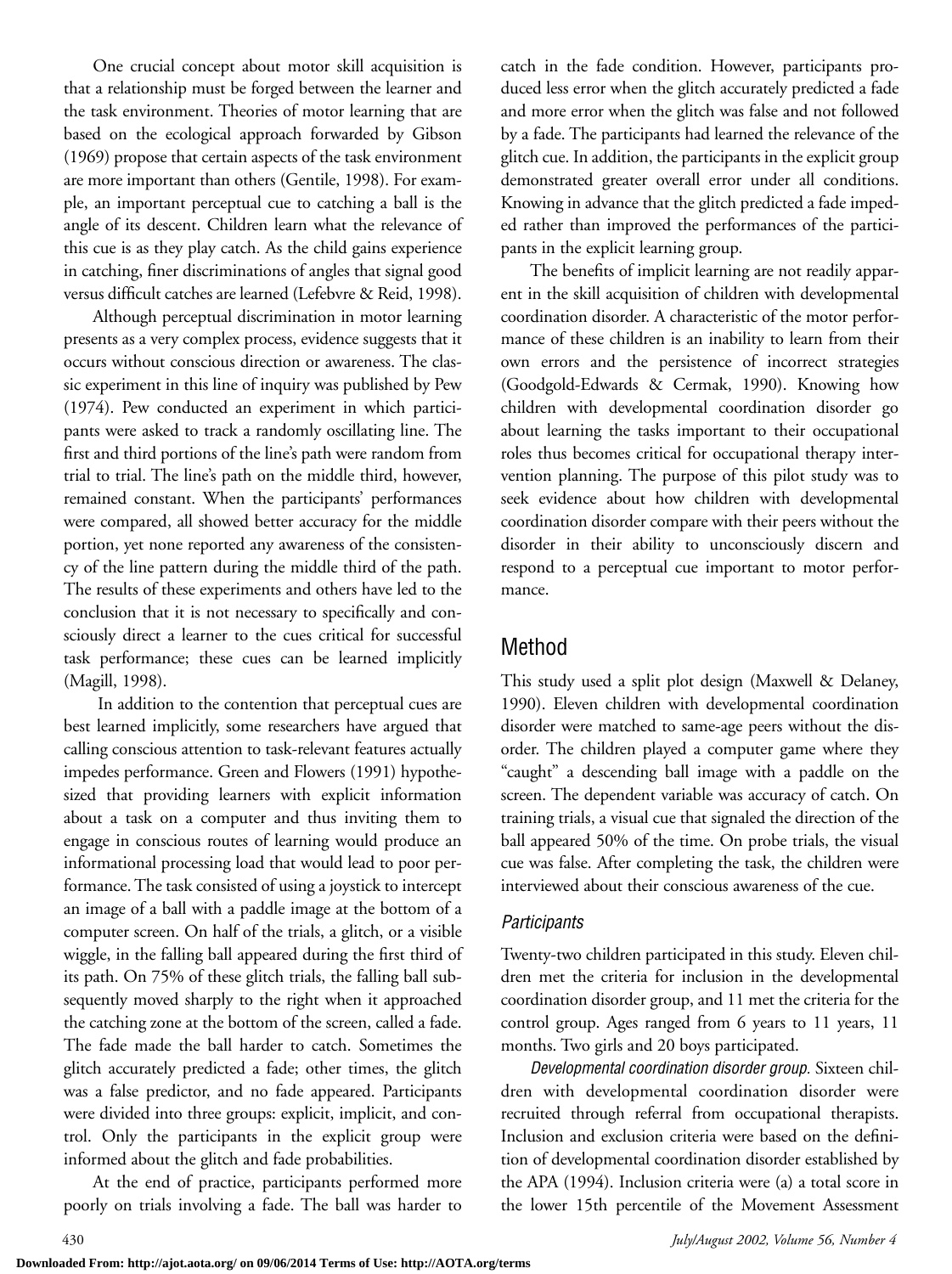Battery for Children (Movement ABC; Henderson & Sugden, 1992), (b) dysfunction in daily living skills or educational tasks per therapist or educator report, (c) no discrete deficit or diagnosis known to directly affect motor coordination, and (d) receipt of instruction in a general education setting with same-age peers. Exclusion criteria were (a) presence of mental retardation, pervasive developmental delay, or autism as identified by therapist, educator, or parent report and (b) educational goals differing by more than one grade level from same-age peers. Eleven of the recruited children met the criteria (see Table 1).

*Control group.* Fourteen children without developmental coordination disorder were recruited from elementary school afternoon care programs and youth organizations. Inclusion criteria were (a) a total score above the 15th percentile of the Movement ABC, (b) receipt of instruction in a general education setting with same-age peers, and (c) age and gender match to that of a child in the developmental coordination disorder group. Eleven of the recruited children met the criteria (Table 1).

Parents of the identified children were contacted. The purpose, risks, and procedures of the study were explained to the parents in accordance with the recommendations of the Institutional Review Board. Data collection was initiated upon documentation of informed consent.

#### *Instruments*

The Movement ABC (Henderson & Sugden, 1992) is a standardized instrument that measures movement competence. It consists of eight tasks grouped under three headings: manual dexterity, ball skills, and static and dynamic balance. This assessment has been used extensively by researchers to identify children with developmental coordination disorder. The most frequent criterion for this identification is a movement impairment score below the 15th percentile (Barnett & Henderson, 1998). The test–retest reliability of the total impairment score ranges from 73% to

|  |  |  |  |  | Table 1. Age and Movement Competence Scores |  |  |  |
|--|--|--|--|--|---------------------------------------------|--|--|--|
|--|--|--|--|--|---------------------------------------------|--|--|--|

97% agreement over a 2-week period (Henderson & Sugden, 1992). The validity of the assessment has been compared with the Bruininks-Oseretsky Test of Motor Proficiency (Bruininks, 1978), with a resulting correlation coefficient of –.53 (Henderson & Sugden, 1992). More recently, Crawford, Wilson, and Dewey (2001) compared the identification abilities of the Movement ABC to that of the Bruininks-Oseretsky Test of Motor Proficiency of a sample of 34 children with and 38 children without developmental coordination disorder. They found that the Movement ABC tended to underidentify children with motor problems and had an overall decision agreement of 67%. The researchers concluded that identification of developmental coordination disorder must combine test results with clinical observations.

The instrument used for the experimental task in this study was the Implicit Learning Software Configuration. The parameters of this software were selected to allow the programming of variations of the task described by Green and Flowers (1991). The software was custom designed for the Department of Kinesiology, Texas Woman's University, and used in other pilot work before the initiation of this project. The software program was installed on a 200 Hz Tangent microprocessor<sup>1</sup> with a 15-in. monitor, a keyboard, and a WingMan Attack joystick.2 For this study, the image of a small red ball appeared at the top of the monitor screen. It descended the screen against a yellow background in an open reversed c-shaped curve, ending on the left. Descent time for the ball image was 2.5 sec.

On the monitor screen, a line twice as wide as the ball could be moved across the bottom of the screen by lateral manipulation of a joystick. The goal of the task was to "catch" the falling ball with this "paddle." The software pro-

2Logitech, 6505 Kaiser Drive, Fremont, California 94555.

|              | Tasto T. Ago and movement compotence cooled |              |              |              |            |  |
|--------------|---------------------------------------------|--------------|--------------|--------------|------------|--|
|              | Developmental Coordination Disorder         |              | Control      |              |            |  |
| Age (Months) |                                             | Movement ABC | Age (Months) | Movement ABC |            |  |
|              | Score                                       | Percentile   |              | Score        | Percentile |  |
| 142          | 15                                          |              | 143          | 15           | 23         |  |
| 134          | 10.5                                        | 13           | 140          | 7.5          | 65         |  |
| 129          | 12                                          |              | 129          | 5.5          | 40         |  |
| 120          | 18                                          |              | 120          |              | 79         |  |
| 107          | 23                                          |              | 107          | 1.5          | 93         |  |
| 106          | 20.5                                        |              | 100          | 0.5          | 49         |  |
| 101          | 13                                          |              | 95           | 0.5          | 93         |  |
| 81           | 33                                          |              | 75           |              | 45         |  |
| 81           | 23                                          |              | 80           |              | 84         |  |
|              |                                             |              | 80           | 4.5          | 89         |  |
| 72           | 14                                          |              | 74           |              | 36         |  |

*Note. N* = 22. Movement ABC = Movement Assessment Battery for Children. Higher scores on the Movement ABC denote larger movement deficits. Scores of 10 or above fall in the lower 15th percentile.

**Downloaded From: http://ajot.aota.org/ on 09/06/2014 Terms of Use: http://AOTA.org/terms**

<sup>&</sup>lt;sup>1</sup>Tangent Computer, 197 Airport Boulevard, Burlingame, California 94010.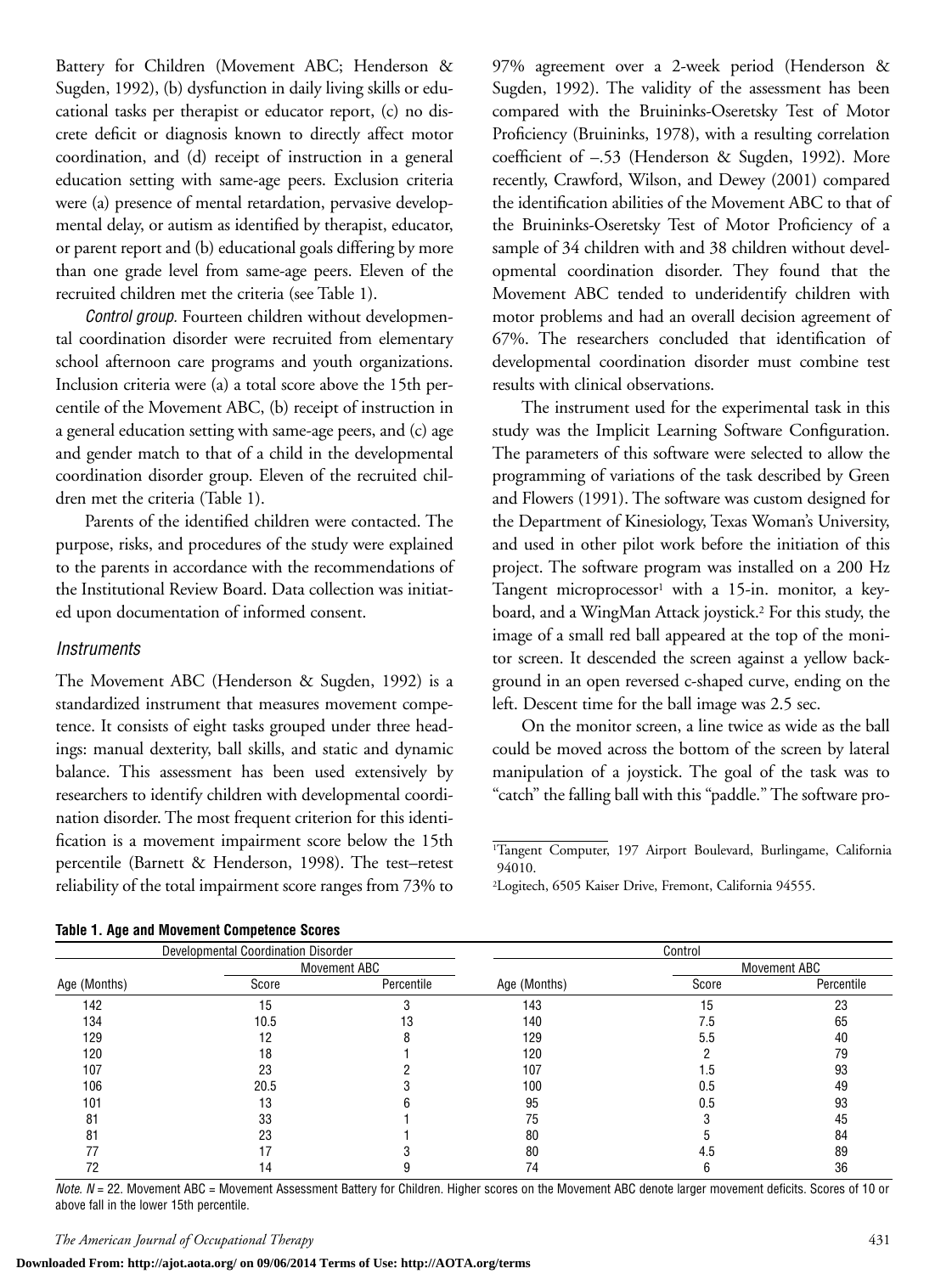gram collected two measures of performance: feedback score and error score.

The feedback score was displayed on the computer monitor to each player. This score was measured in pixels (the points of light that together constitute the monitor screen image). A point system was used where 3 points were awarded for a catch at the center of the paddle, 2 points for catches 5 pixels from center of the paddle, and 1 point for catches more than 10 pixels from center of the paddle. Single-trial point scores were displayed after every trial. A total point score was given at the end of each session of practice. Error scores were recorded off screen and consisted of the number of pixels between the center of the paddle and the ball at the end of each trial.

Two features within this task were presented to the players. The first was a glitch that consisted of a color change of the ball image to white against the yellow background for 200 msec. The glitch was easily discernible to the viewer and occurred 1600 msec into the ball's descent. The second feature was a fade. The fade occurred 2000 msec into the ball's descent and during the 500 msec before the ball reached the bottom of the screen. The fade consisted of a shift in the ball's pathway sharply to the right.

The glitch and fade features were presented in controlled distributions. Each child completed five sessions of 100 trials each. Sessions 1, 2, and 4 were learning sessions. During the learning sessions on 50/100 trials, the glitch and fade were absent; this was the no-cue condition. On 50/100 trials, the glitch and fade were present; this was the cue condition. Sessions 3 and 5 were probe sessions. During the probe sessions, the no-cue condition was presented on 30/100 trials; the cue condition was presented for 35/100 trials. On the remaining 35 trials, the glitch was not followed by a fade; this was the false-cue condition.

### *Procedure*

Data collection was conducted singly and lasted approximately 70 min per child. Motor performance testing for final group assignment (developmental coordination disorder or control) was conducted during the same session as the computer task. Thirty children completed the session. Eight did not meet inclusion criteria as defined by the Movement ABC, and their computer task performance data were not used in the study.

Data collection was conducted in a private room at the child's school or home as arranged with his or her parents. The child was seated in front of the computer monitor and joystick. Before initiating the computer program, the game was described. The children were told that the game was simple, without the detailed pictures seen in most computer games. They were cautioned that although the game was simple, it was not always easy to catch the ball but not to worry because they would get better. The children were encouraged to place or hold the joystick in any manner they found comfortable. They were told that they would play the computer game five times and that in between each session they would play a few of the researcher's games in a box.

Each child completed 5, 4.5-min, 100-trial sessions on the computer. A 5 to 10 min break was given between sessions. Testing for group membership confirmation was conducted simultaneously with data collection. During breaks between computer sessions, the children completed test items from the Movement ABC. During the first and second breaks, the examiner administered the manual dexterity portion of the Movement ABC. The ball skills portion of the Movement ABC was administered during the third break, and the balance skills portion was administered during the fourth break.

On completion of the five sessions, the children were asked four questions to determine whether they were consciously aware of any strategy:

- 1. How did you know how to catch the ball?
- 2. What would you tell another child to do to make a high score?
- 3. Did you have a secret way of knowing where the ball would land?
- 4. What was your secret?

## *Data Analysis*

Sessions 1, 2, and 4 were learning sessions and contained only cue and no-cue trials. Sessions 3 and 5 were probe sessions, included false-cue trials, and contained a larger number of no-fade ball pathways. For this reason, data analysis was conducted separately for the learning and probe sessions. The performances of the children with and without developmental coordination disorder were analyzed with mixed factorial analysis of variance with repeated measures for trials (Maxwell & Delaney, 1990). Feedback scores reflected overall performance on the task. Error scores allowed comparison of performance among cue, no-cue, and false-cue trials. Because the fade made the ball harder to catch, the highest error was expected for cue trials. If the children were responding to the cue and anticipating the fade, then greater error would be expected on the false-cue trials than on the no-cue trials, neither of which contained a fade.

## Results *Interview Data*

During the exit interview, 6 children made statements indicating that they were consciously aware of the glitch cue within the game. These children were the oldest 5 from the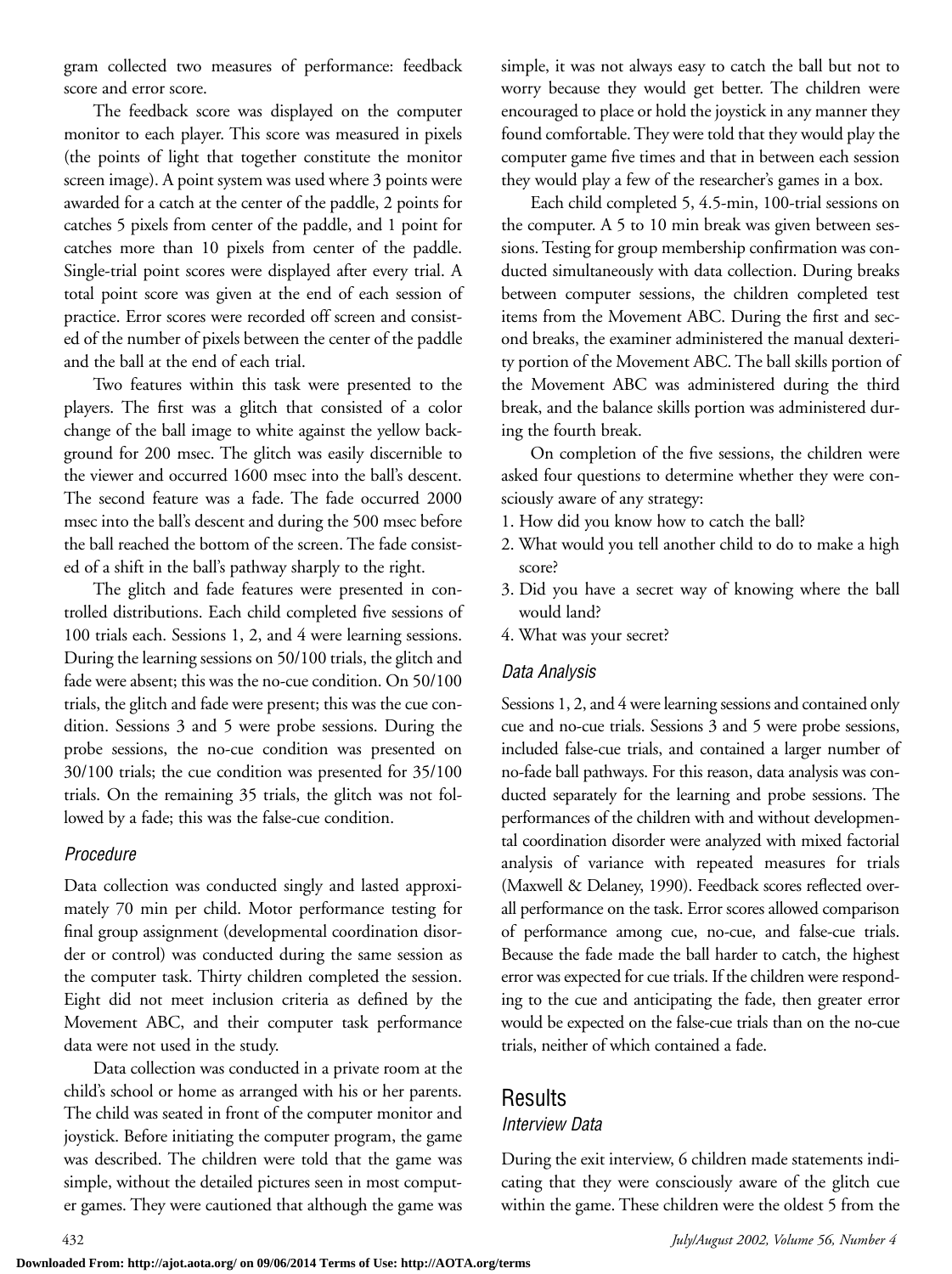control group and the oldest 1 from the developmental coordination disorder group. The remaining 16 children did not indicate any awareness of the relationship between the glitch cue and the direction of the ball's path. Chisquare analysis (group by awareness level) was not significant,  $(X^2 = 3.667, df = 1, p = .056)$ .

#### *Feedback and Error Scores*

*Learning sessions.* There was no significant difference between the performances of the children with and without developmental coordination disorder as measured by feedback scores,  $F(1, 20) = 3.02$ ,  $p = .097$ , or error scores,  $F(1, 20) = 3.02$  $20$ ) = 1.54,  $p = .228$ . There was evidence that all the children performed better with practice and were learning the computer game. A main effect for feedback scores for session,  $F(2, 40) = 7.08$ ,  $p = .002$ , showed that the children's scores improved across sessions. Error score analysis also revealed improved performance as the children practiced the task, with a significant main effect for trials, *F*(3.43, 68.60) = 2.66,  $p = .048$ . A main effect for type of trial for error scores,  $F(1, 20) = 12.87$ ,  $p = .002$ , revealed that the cue trials were indeed harder to catch. Error on cue trials (*M* = 76.29 errors) was significantly higher than error on no-cue trials  $(M = 52.64$  errors).

*Probe sessions.* As in the learning sessions, no significant differences between the performances of the children with and without developmental coordination disorder were found for the probe sessions in feedback scores, *F*(1, 20) = .057,  $p = .813$ , or error scores,  $F(1, 20) = .321$ ,  $p =$ .577. A main effect for type of trials was significant, *F*(1.12, 22.49) = 27.27,  $p = .000$ . Simple contrasts revealed a significant difference among the three types of trials. The cue trials that included a fade produced the most error (*M* = 75.08 errors); no-cue trials that contained neither cue nor fade produced the least amount of error (*M* = 38.13 errors); and the false-cue trials produced greater error than the nocue trials  $(M = 44.54$  errors).

#### *Implicit Learning Analysis*

In the exit interviews, 6 of the 22 children indicated they had conscious awareness of the relationship between the glitch and fade. To determine whether the performances of these children accounted for the greater error on the false-cue trials, a second analysis was conducted on the probe session error data. The error scores of the 6 children who demonstrated conscious awareness of the cue were dropped from the analysis. Because no group differences had been identified, group was removed as a factor. In this second analysis, again a main effect for type of trial was significant,  $F(1.1, 16.65)$  = 13.01,  $p = .002$ . Simple contrasts revealed significant differences among all types of trials, with cue trials showing the most error ( $M = 69.53$  errors), no-cue trials showing the least error (*M* = 41.94 errors), and false-cue trials again showing greater error than the no-cue trials (*M* = 46.57 errors).

## **Discussion**

The children with developmental coordination disorder in this study were able to recognize and use a perceptual cue to enhance their performance. This recognition occurred without conscious awareness in that although the children's scores indicated they had learned that the glitch cue predicted a fade, the majority of the children themselves were unable to inform the examiner about the glitch–fade relationship. The ability to learn implicitly, therefore, is relevant to the occupational performances of children with developmental coordination disorder.

Although children with developmental coordination disorder frequently perform more poorly than their agematched peers, this was not the case in this study. No group differences were identified in the analyses of feedback or error scores. One reason for this lack of group differences may have been the simplicity of the task. Motor differences between children with and without developmental coordination disorder may require a higher demand of task precision to be discernible. Further, this experiment used an artificial, two-dimensional task. How implicit learning proceeds for children with developmental coordination disorder in more complex and natural contexts requires further study. The task in this study, however, was not easy. Although the analysis of learning sessions indicated that the children made steady progress in the number and accuracy of their catches, the extent of their error on missed-catch trials remained large.

Several children indicated through the exit interviews that they had gained a conscious awareness of the relationship between the glitch cue and the path of the ball. Five of these children were from the control group and 1 from the developmental coordination disorder group. This distribution between groups was near significance when analyzed as nominal data. Age was also a factor in awareness of the relationship. Four of the 5 children from the control group older than the mean age of 8 years, 8 months, were consciously aware of the cue. Maturation may be influential in the ability to consciously identify or verbalize cues used in motor performance. Only the child near 12 years of age in the developmental coordination disorder group was able to verbalize knowledge of the cue. The children in the developmental coordination group appeared to be at a disadvantage for this ability.

Purposefully directing learners to consciously think about their motor strategies is a technique currently being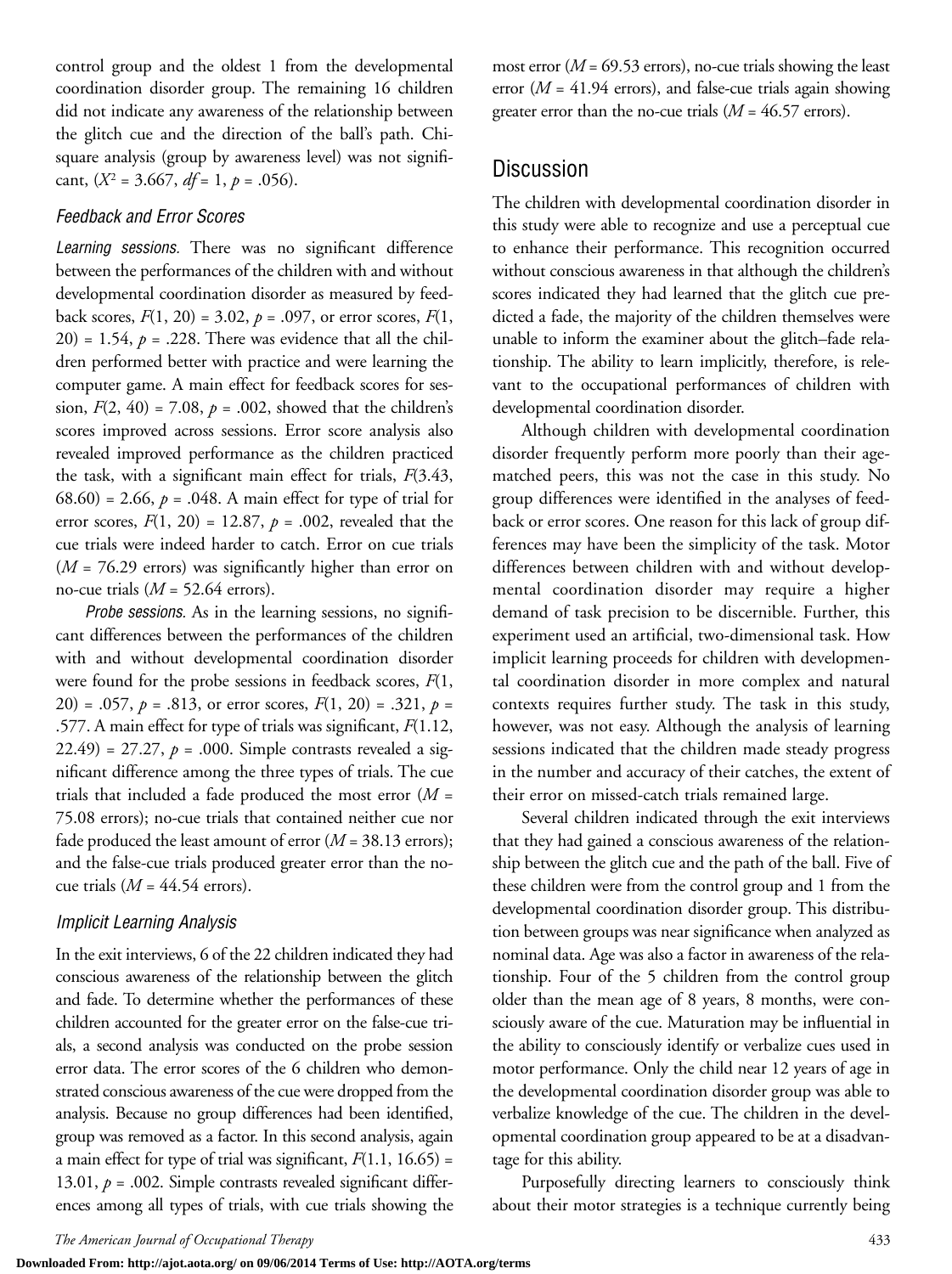brought forward in occupational therapy treatment for children with developmental coordination disorder (Mandich, Polatajko, Missiuna, & Miller, 2001). It is important to note that the approach, called the cognitive orientation to daily occupational performance (CO-OP), does not recommend providing specific instruction and direction to the learner. Rather, the learner embarks on self-discovery of the parameters of the task through his or her own consciously mediated deliberation and self-talk.

This process of self-discovery is consistent with the methods suggested by Magill (1998, 2001). Magill stated that to enhance implicit routes of learning, detailed description of the perceptual cues inherent in the task should be avoided. Specifying cues is not necessary and, indeed, may impede learning. Children with developmental coordination disorder have difficulty learning nonhabitual motor tasks. Attempting to assist their learning with specific information about cues may have a detrimental effect. Instead, Magill has suggested that the learner's attention only should be drawn to the general area where the cues lie by using short verbal phrases, such as "look at the buttonholes" or "where are your legs?" Practice also should be structured, according to Magill, with cues relevant to the task in mind. Changing the context of an activity without changing the cue will assist in the recognition of the cue. For example, the angle of descent is a cue related to the likelihood that a falling object can be caught. Qualities of the descending object—size, color, speed—can be changed, leaving the relationship of the angle of descent to catch ability a constant to be discovered.

# Conclusion

Children with developmental coordination disorder experience a significant challenge in learning new motor skills. This challenge has an immediate and direct impact on the occupational performance of these children in tasks basic to work, self-care, and play. The results of this study indicate that children with developmental coordination disorder can implicitly recognize and respond to environmental cues important to task performance. What this means to the occupational therapist providing intervention is that it may not be necessary and, further, may even be detrimental to provide specific and direct information about the environmental cues important to occupational outcome. Further study is needed to examine implicit learning capabilities in more complex and natural contexts. ▲

# Acknowledgments

This article is based on the first author's doctoral dissertation from Texas Woman's University, Department of Kinesiology. This study was presented at the 2001 conference of the North American Society for the Psychology of Sport and Physical Activity.

# References

- American Psychiatric Association. (1994). Category 315.40. Developmental coordination disorder. In *Diagnostic and statistical manual of mental disorders* (4th ed. rev., pp. 53–55). Washington DC: Author.
- Barnett, A. L., & Henderson, S. E. (1998). *An annotated bibliography of studies using the TOMI/Movement ABC: 1984–1996.* London: Psychological Corporation.
- Bruininks, R. H. (1978). *Bruininks-Oseretsky Test of Motor Proficiency.* Circle Pines, MN: American Guidance Service.
- Cantell, M. H., Smyth, M. M., & Ahonen, T. P. (1994). Clumsiness in adolescence: Educational, motor, and social outcomes of motor delay detected at five years. *Adapted Physical Activity Quarterly, 11*(2), 115–129.
- Crawford, S., Wilson, B., & Dewey, D. (2001). Identifying developmental coordination disorder: Consistency between tests. *Physical and Occupational Therapy in Pediatrics, 20*(2/3), 29–50.
- Gentile, A. M. (1998). Implicit and explicit processes during acquisition of functional skills. *Scandinavian Journal of Occupational Therapy, 5*(1), 7–16.
- Gibson, E. J. (1969). *Principles of perceptual learning and development.* Englewood Cliffs, NJ: Prentice Hall.
- Goodgold-Edwards, S. A., & Cermak, S. (1990). Integrating motor control and motor learning concepts with neuropsychological perspectives on apraxia and developmental dyspraxia. *American Journal of Occupational Therapy, 44,* 431–440.
- Gordon, N., & McKinley, I. (1980). *Helping clumsy children.* Edinburgh, UK: Churchill Livingstone.
- Green, T. D., & Flowers, J. H. (1991). Implicit vs. explicit learning processes in a probablistic, continuous fine motor catching task. *Journal of Motor Behavior, 23,* 293–300.
- Henderson, S., & Sugden, D. (1992). *The Movement Assessment Battery for Children.* London: Saunders.
- Lefebvre, C., & Reid, G. (1998). Prediction in ball catching by children with and without developmental coordination disorder. *Adapted Physical Activity Quarterly, 15*(4), 299–315.
- Magill, R. A. (1998). 1997 McCloy research lecture: Knowledge is more than we can talk about: Implicit learning in motor skill acquisition. *Research Quarterly for Exercise and Sport, 69*(2), 104–110.
- Magill, R. A. (2001). *Instruction and practice variables: What do we know about their influence on motor skill learning?* Paper presented at the meeting of the North American Society for the Psychology of Sport and Physical Activity, St. Louis, Missouri.
- Mandich, A. D., Polatajko, H. J., Missiuna, C., & Miller, L. T. (2001). Cognitive strategies and motor performance in children with developmental coordination disorder. *Physical and Occupational Therapy in Pediatrics, 20*(2/3), 125–143.
- Mandich, A. D., Polatajko, H. J., Macnab, C., & Miller, L. T. (2001). Treatment of children with developmental coordina-